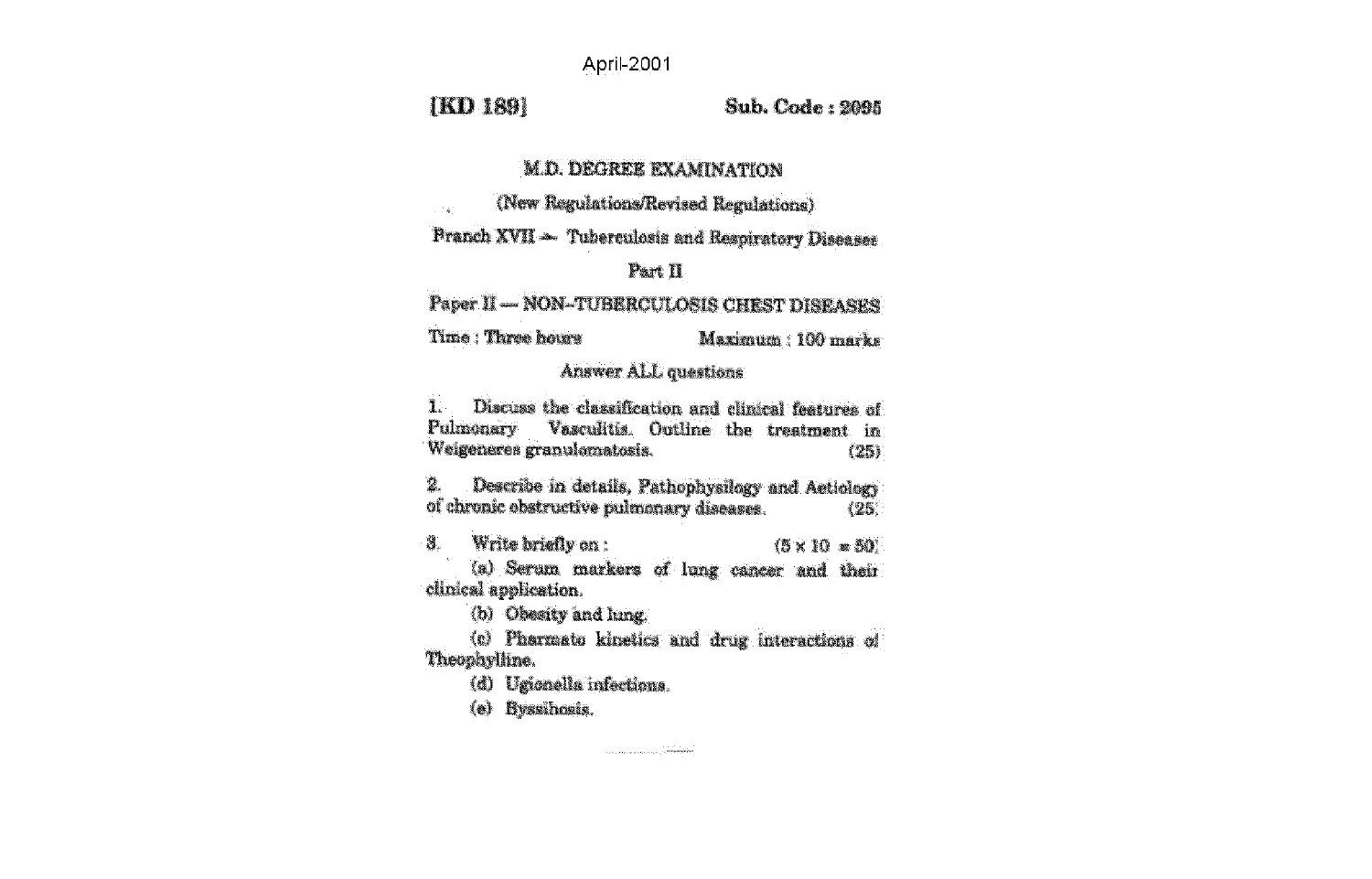March-2002

# **IKG 1891**

Sub. Code: 2005

#### **M.D. DEGREE EXAMINATION.**

(Common to New Regulations/Revised Regulations)

Branch XVII — Tuberculosis and Respiratory Diseases

#### Part II

Paper II - NON-TUBERCULOSIS CHEST DISEASES

Time: Three hours **Maximum: 100 marks** 

#### **Answer ALL questions**

What are the aims of pulmonary rehabilitation?  $\mathbf{I}$ As a respiratory physician how will you set up a  $(10 + 15 = 25)$ pulmonary rehabilitation centre.

Define obstructive sleep apnoea. Write about the 鹭. pathophysiology, clinical features, diagnosis and complications and treatment of obstructive sleep  $(5 + 5 + 5 + 5 + 5 = 25)$ арпоеа.

- Write briefly on:  $\label{eq:2.1} \frac{\mathbf{R}^{(1)}}{\mathbf{q}_1\mathbf{T}} = \frac{\mathbf{R}^{(1)}}{\mathbf{q}_2\mathbf{T}} = \frac{\mathbf{q}_1}{\mathbf{q}_2\mathbf{T}} = \frac{\mathbf{q}_2}{\mathbf{q}_2\mathbf{T}} = \frac{\mathbf{q}_1}{\mathbf{q}_2\mathbf{T}} = \frac{\mathbf{q}_2}{\mathbf{q}_2\mathbf{T}} = \frac{\mathbf{q}_1}{\mathbf{q}_2\mathbf{T}} = \frac{\mathbf{q}_2}{\mathbf{q}_2\mathbf{T}} = \frac{\mathbf{q}_1}{\mathbf{T}} = \frac{\mathbf{q$  $(5 \times 10 - 50)$ 糟
	- (a) Cellular Pulmonary Defense mechanism.
	- (b) Hiopsy guns used in Thoracic diseases.
	- (c) Indications for pulmonary function test.
	- (d) Hippocratic succussion (succussion splash)
	- (e) Fibreoptic Bronchoscopy.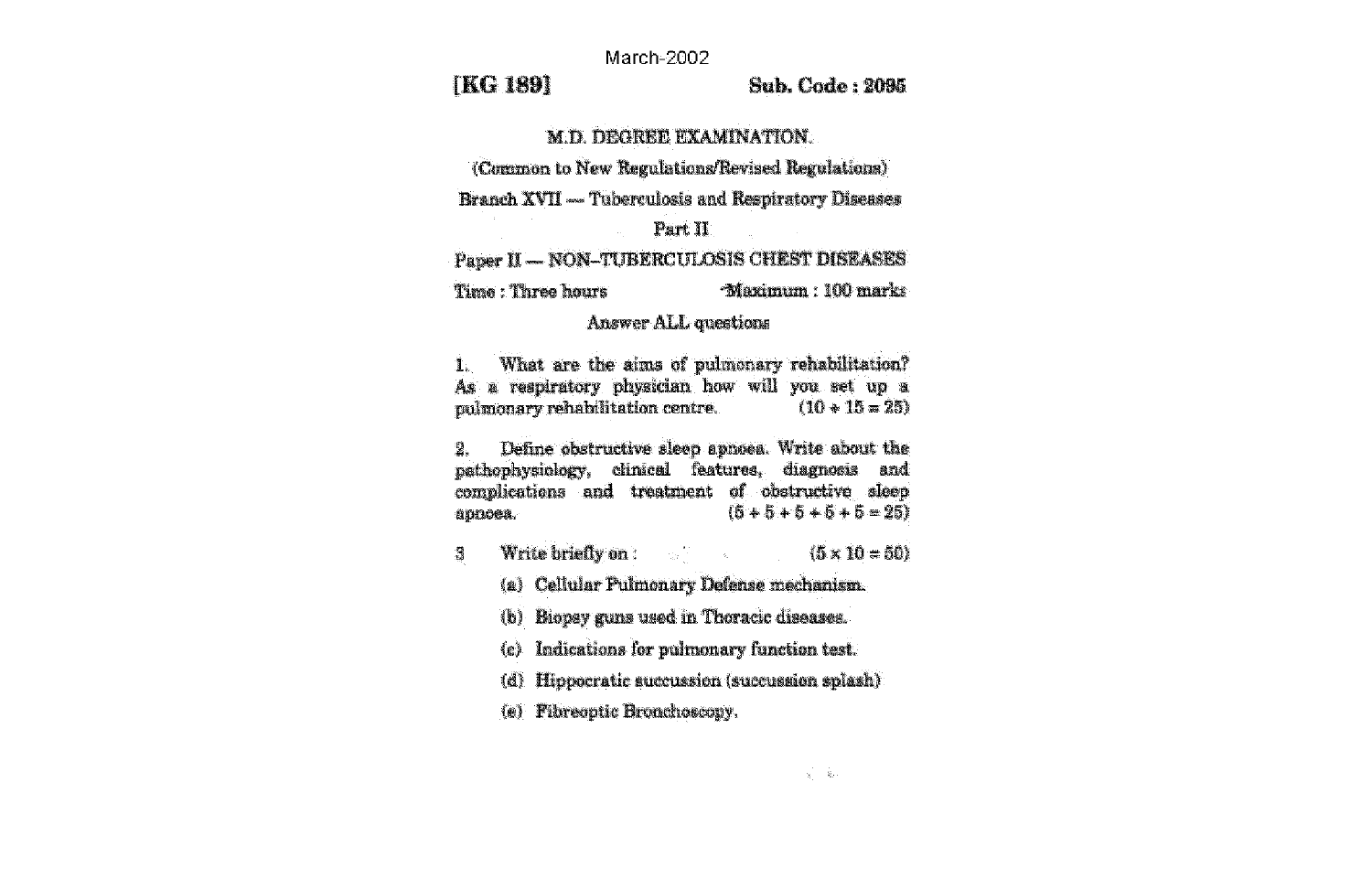April-2003

# [KI 189]

 $\sim$ 

š,

 $\sim$   $\sim$ 

 $\sim$ 

 $\sim$ 

#### **Sub. Code: 2095**

M.D. DEGREE EXAMINATION.

# (Revised Regulations)

Branch XVII — Tuberculosis and Respiratory Diseases

# Part II

Paper II - NON TUBERCULOSIS CHEST DISEASES

Time: Three hours Maximum: 100 marks

#### Answer ALL questions.

|    |           | Discuss Sarcoidosis. |                                            | (25)                 |
|----|-----------|----------------------|--------------------------------------------|----------------------|
| 2. |           |                      | Discuss management of Haemoptysis.         | (25)                 |
| 3. |           | Write briefly on:    |                                            | $(5 \times 10 = 50)$ |
|    |           | (a) Pneumothorax     |                                            |                      |
|    |           |                      | (b) Trans Bronchial Lung Biopsy            |                      |
|    | Arthritis |                      | (c) Pulmonary Manifestations of Rheumatoid |                      |
|    |           | $(d)$ A.R.D.S.       |                                            |                      |
|    |           |                      | (e) "Tree in Bud" appearance.              |                      |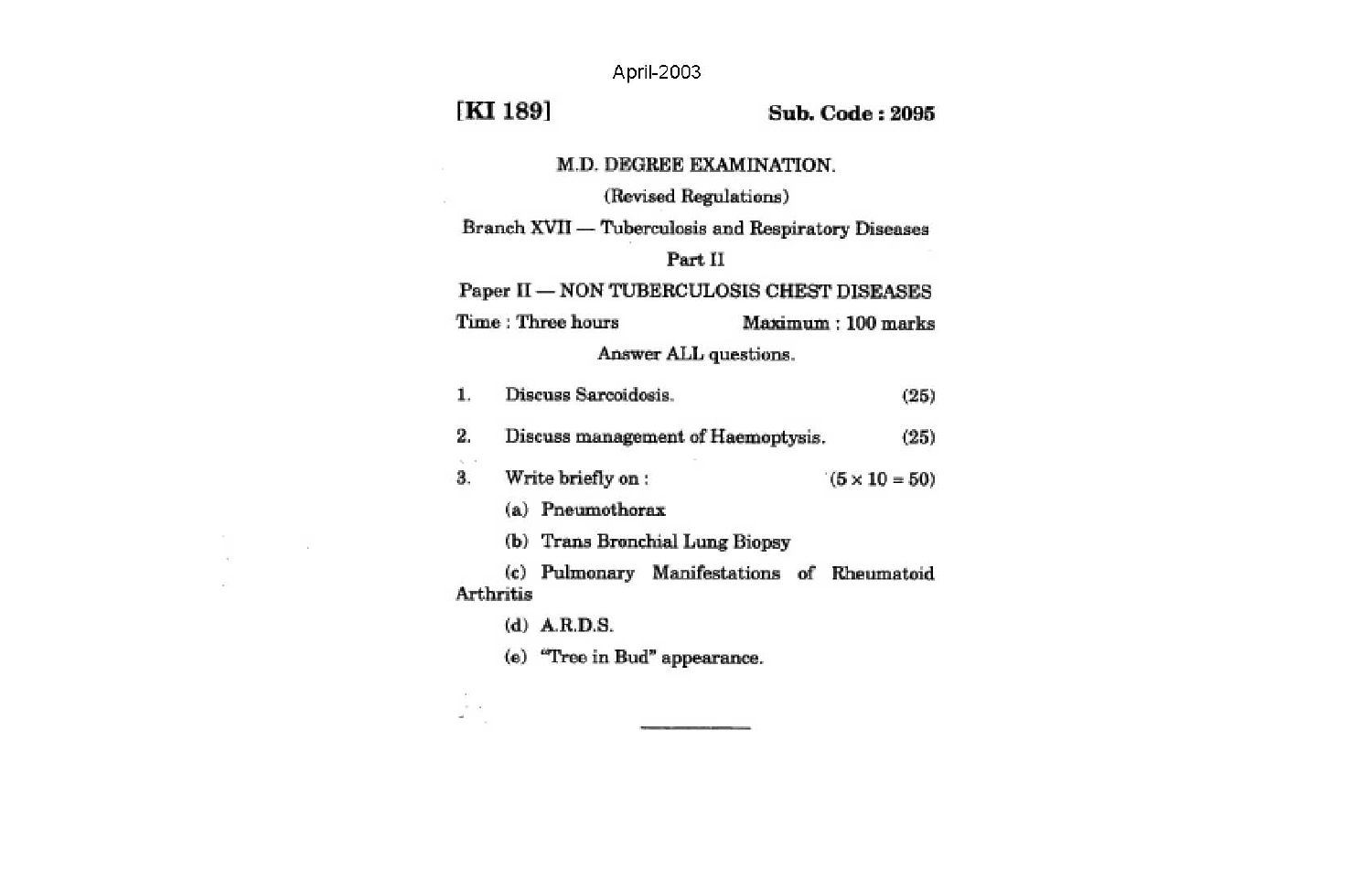[KJ 189]

#### **Sub. Code: 2095**

## M.D. DEGREE EXAMINATION.

#### (Revised Regulations)

**Branch XVII - Tuberculosis and Respiratory Diseases** 

#### Part II

Paper II - NON TUBERCULOSIS CHEST DISEASES

- Time: Three hours Maximum: 100 marks
- Theory: Two hours and Theory: 80 marks forty minutes
- M.C.Q. : Twenty minutes M.C.Q.: 20 marks

M.C.Q. must be answered SEPARATELY on the answer sheet provided as per the instructions on the first page.

Answer ALL questions.

Draw suitable diagrams wherever necessary.

Write an essay on:  $(2 \times 15 = 30)$ 

1., Discuss non respiratory function including endocrine function of lung.

 $\overline{2}$ What is acute severe asthma? Discuss its management and complications.

 $(10 \times 5 = 50)$ 3. Write short notes on: (a) Intralobar sequestration. (b) Functional residual capacity.  $(c)$ Respiratory acidosis. Bronco alveolar lavage.  $(d)$ Monday morning fever.  $(e)$ Tension Pnemothorax. ω Scimitar syndrome.  $\left( \mathbf{r} \right)$ Vanishing lung.  $(h)$ Mesothelioma. (i) Pneumatocele. G)

 $\boldsymbol{2}$ 

**IKJ 1891** 

X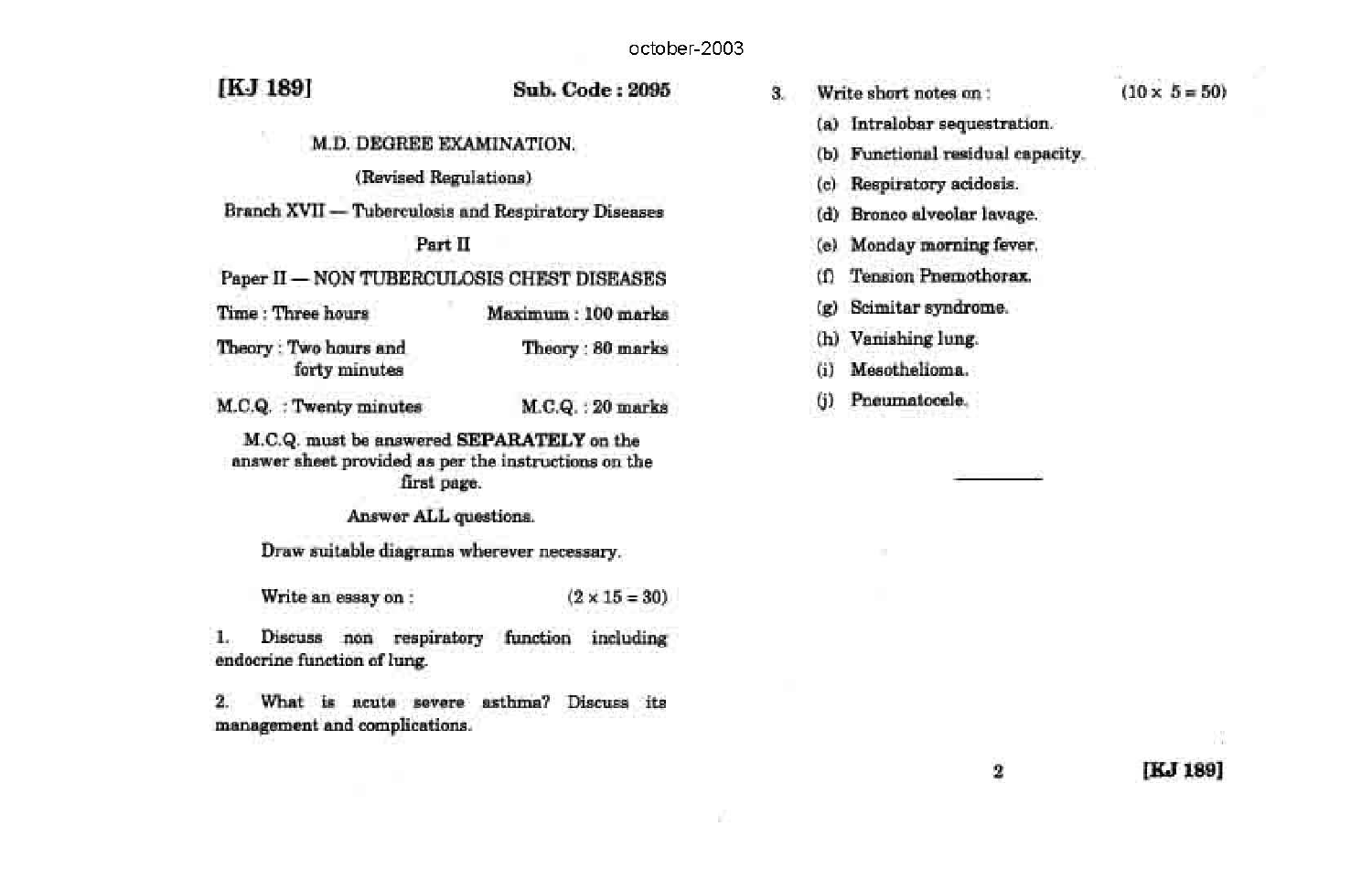August-2004

| [KL 189]                                            | Sub. Code: 2095                           | п |                     | Write short notes on:              | $(10 \times 5 = 50)$ |
|-----------------------------------------------------|-------------------------------------------|---|---------------------|------------------------------------|----------------------|
| M.D. DEGREE EXAMINATION.                            |                                           |   | (a)<br>(b)          | Oxygen Therapy.<br>Fatal Asthma.   |                      |
| (Revised Regulations)                               |                                           |   | (c)                 | Primary Ciliary Dyskinesia.        |                      |
| Branch XVII - Tuberculosis and Respiratory Diseases |                                           |   | (d)                 | Vocal Cord Dysfunction.            |                      |
| Part II                                             |                                           |   | (e)                 | Early Diagnosis in Lung Cancer.    |                      |
| Paper II - NON TUBERCULOSIS CHEST DISEASES          |                                           |   | $\omega$            | Diagnosis of Pulmonary Embolism.   |                      |
| Time: Three hours                                   | Maximum: 100 marks                        |   | (g)                 | Management of Cor Pulmonale.       |                      |
| Theory: Two hours and<br>forty minutes              | Theory: 80 marks                          |   | (h)                 | Prognosis in Sarcoidosis.          |                      |
| M.C.Q.: Twenty minutes                              | M.C.Q.: 20 marks                          |   | $\omega$            | Adverse effects of Air Pollutants. |                      |
| Answer ALL questions.                               |                                           |   | $\langle j \rangle$ | Acute mountain sickness.           |                      |
| Draw suitable diagrams wherever necessary.          |                                           |   |                     |                                    |                      |
| 1.<br>Write an essay on:                            | $(2 \times 15 = 30)$                      |   |                     |                                    |                      |
| (1)<br>of recurring malignant pleural effusion.     | Diagnosis of Pleural Effusion. Management |   |                     |                                    |                      |
| (2)<br>COPD and severe Asthma.                      | Differences in Management between severe  |   |                     |                                    |                      |
|                                                     |                                           |   |                     | L.T.<br>2                          | [KL 189]             |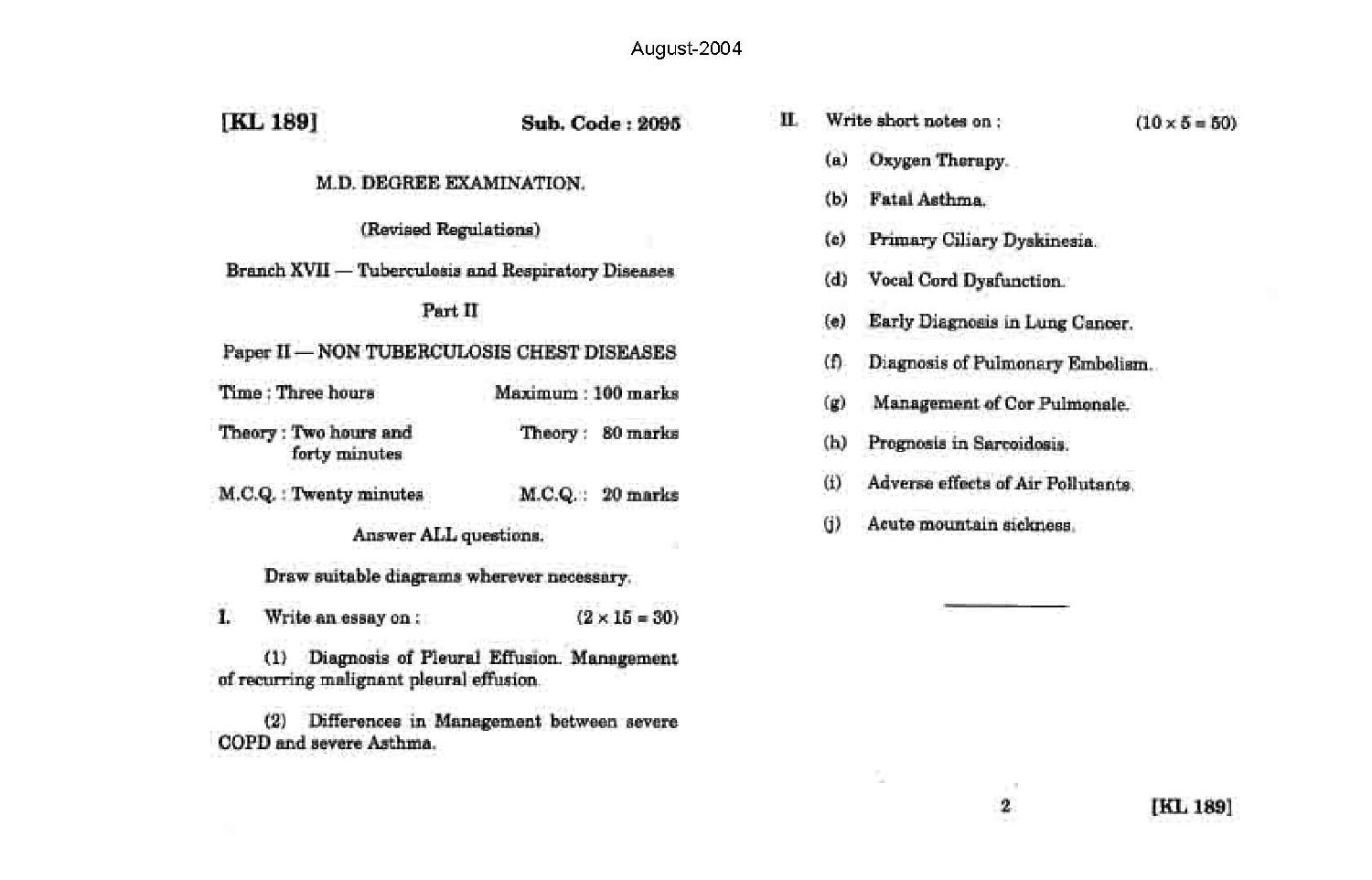### February-2005

| [KM 189]                                            | Sub. Code: 2095    | г |
|-----------------------------------------------------|--------------------|---|
| M.D. DEGREE EXAMINATION.                            |                    |   |
| (Revised Regulations)                               |                    |   |
| Branch XVII - Tuberculosis and Respiratory Diseases |                    |   |
| Part II                                             |                    |   |
| Paper II - NON TUBERCULOSIS CHEST DISEASES          |                    |   |
| Time : Three hours                                  | Maximum: 100 marks |   |
| Theory: Two hours and<br>forty minutes              | Theory: 80 marks   |   |
| M.C.Q.: Twenty minutes                              | M.C.Q.: 20 marks   |   |
| Answer ALL questions.                               |                    |   |

Draw suitable diagrams wherever necessary.

Essay:  $\mathbf{1}_{k}$  $(2 \times 15 = 30)$ 

(1) Describe pathogenesis, clinical features and management of superior venacaval syndrome.

(2) Describe clinicoradiological features, diagnosis and management of Thoracic Sarcoidosis.

| п. | Short notes:   |                                     | $(10 \times 5 = 50)$ |
|----|----------------|-------------------------------------|----------------------|
|    |                | (a) Risk factors of COPD.           |                      |
|    | (b)            | Allergic Aspergillosis.             |                      |
|    | (c)            | Usual Interstitial Pneumonia        |                      |
|    | (d)            | Pneumocystis Pneumonia.             |                      |
|    | (a)            | Pulmonary sequestration.            |                      |
|    | œ.             | Hypersensitivity pneumonitis.       |                      |
|    | $(\mathbf{g})$ | Nontraumatic haemothorax.           |                      |
|    | (h)            | Forced expiratory tests.            |                      |
|    | 65             | Management of small cell carcinoma. |                      |
|    | (f)            | Severe Persistent Asthma.           |                      |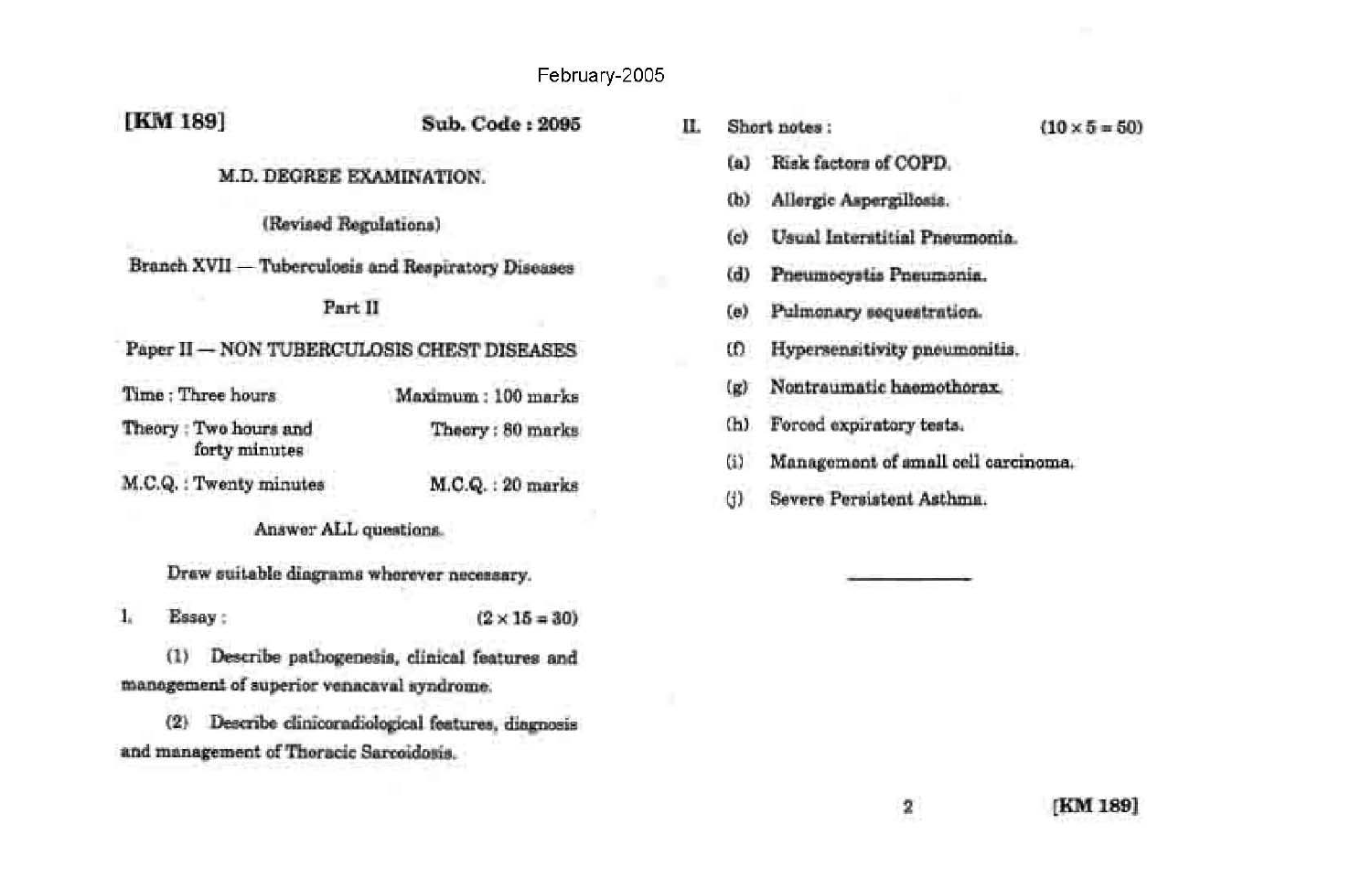п.

# [KQ 167]

## **Sub, Code: 2098**

# M.D. DEGREE EXAMINATION.

Branch XVII - Tuberculosis and Respiratory Diseases NON-TUBERCULOUS CHEST DISEASES

#### (Common to

Part II - Paper II - (Old/New/Revised regulations) (candidates admitted from 1988-89 onwards) and

Paper III - (for candidates admitted from 2004-2005 onwards))

| Time: Three hours     | Maximum : 100 marks |                  |  |  |
|-----------------------|---------------------|------------------|--|--|
| Theory: Two hours and |                     | Theory: 80 marks |  |  |
| forty minutes         |                     |                  |  |  |

M.C.Q.: Twenty minutes M.C.Q.: 20 marks

Answer ALL questions.

Draw suitable diagrams wherever necessary.

L. Essay:

Describe the astiopathogenesis, clinical  $(1)$ and management of Hepatopulmonary features  $(20)$ amebiasis.

Discuss the management of small cell lung  $(2)$  $(15)$ cancer.

 $(15)$ Management of acute severe asthma.  $(3)$ 

| Write short notes on : |                                  | $(6 \times 5 = 30)$ |
|------------------------|----------------------------------|---------------------|
|                        | (a) Tumour cell dynamics         |                     |
|                        | (b) Hypersensitivity pneumonitis |                     |
| (c)                    | Pneumococcal vaccine             |                     |

- $(d)$ William-Campbell Syndrome
- Reid Index  $(e)$
- $(f)$ Angiotensin Converting Enzyme.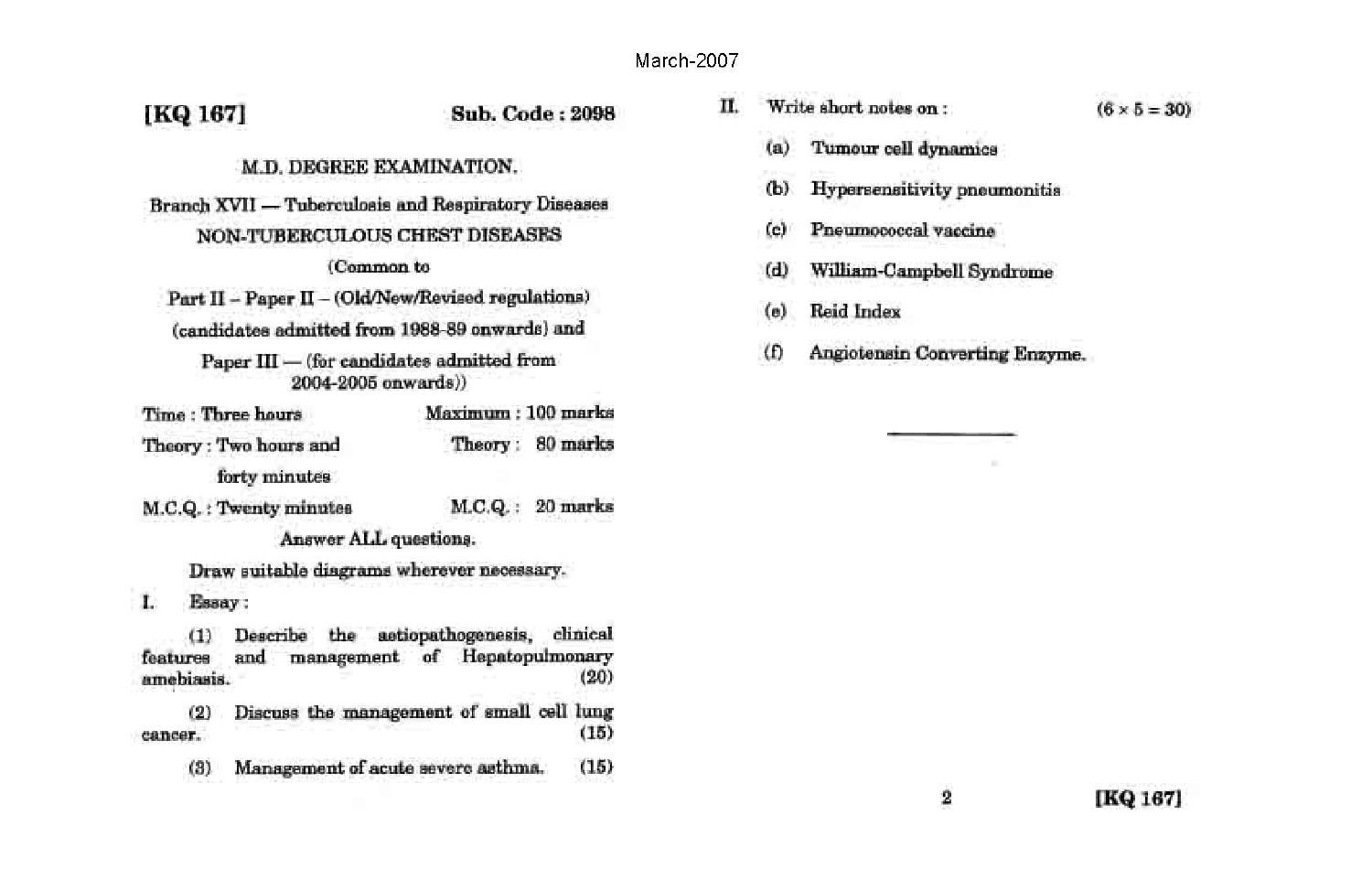# [KR 183]

## **Sub. Code: 2073**

#### M.D. DEGREE EXAMINATION.

Branch XVII - Tuberculosis and Respiratory Diseases

#### NON-TUBERCULOUS CHEST DISEASES

Common to - Part II - Paper II - (Old/New/Revised Regulations)

(Candidates admitted from 1988-89 onwards)

#### and

Paper - III (for candidates admitted from 2004-2005 onwards)

- Time: Three hours Maximum: 100 marks Theory: Two hours and Theory: 80 marks
- M.C.Q.: Twenty minutes  $M.C.Q.: 20 marks$

#### Answer ALL questions.

**Essay questions:** Т.

forty minutes

(1) Enumerate anterior mediastinal tumours. Discuss the clinical presentation, diagnosis and management of Thymoma.  $(20)$ 

(2) How will you assess pulmonary function? Describe in detail any four spirometric indices and their clinical application.  $(15)$ 

(3) Describe the etiopathogenesis and clinical characteristics of emphysema.  $(15)$ 

- Write Short notes on: Н.  $(6 \times 5 = 30)$ 
	- $(a)$ Berrylliosis
	- $(b)$ Long acting beta agonist
	- Polysomnography  $(c)$
	- $(d)$ Tumour markers
	- Equal pressure point  $(e)$
	- Monge's disease. (f)

2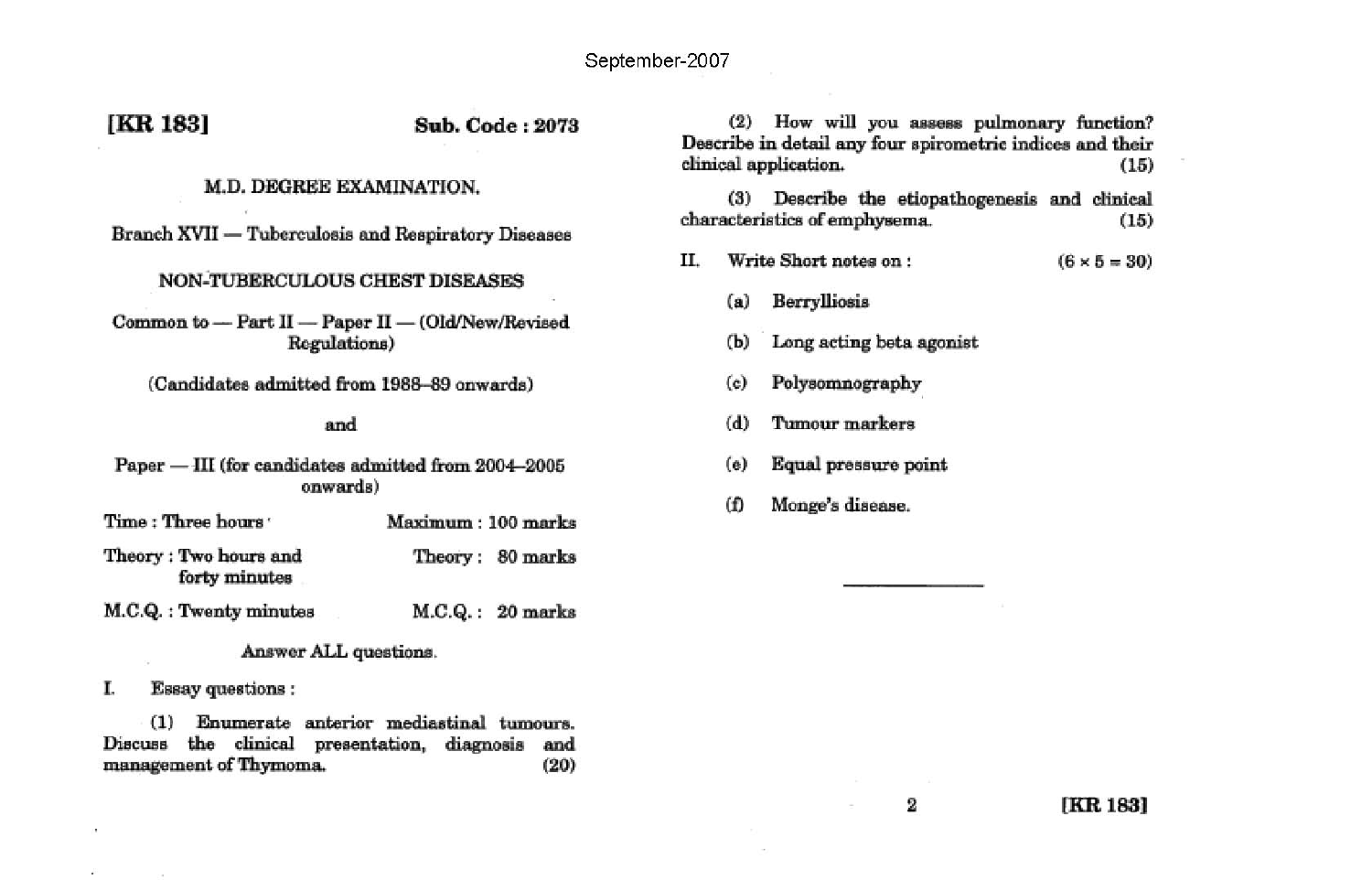# **MARCH 2008**

**IKS 168]** 

#### Sub. Code: 2063

M.D. DEGREE EXAMINATION.

Branch XVII — Tuberculosis and Respiratory Diseases NON-TUBERCULOUS CHEST DISEASES

Common to - Part II - Paper II (Old/New/Revised Regulations)

(Candidates admitted from 2003-04 and

Paper — III (for candidates admitted from 2004-2005 onwards)

# Q.P. Code: 202063

Time: Three hours

Maximum: 100 marks

Answer ALL questions.

- I. Essays:  $(2 \times 20 = 40)$ 
	- Discuss in detail clinical presentation, diagnosis and  $1.$ management of occupational asthma.
	- $2.$ Discuss the extra thoracic and endocrine manifestations of lung cancer.
- Short notes :  $% \left\vert \cdot \right\rangle$  $II.$

 $(10 \times 6 = 60)$ 

- Good pasture's syndrome  $1<sub>1</sub>$
- $2.$ Influenza vaccine
- 3. Moxifloxacin
- 4. Peep
- Narcolepsy 5.
- Hospital acquired pneumonias 6.
- $7.$ Chylothorax
- 8. Paragonimiasis
- Progressive massive fibrosis 9.
- 10. Pneumonectomy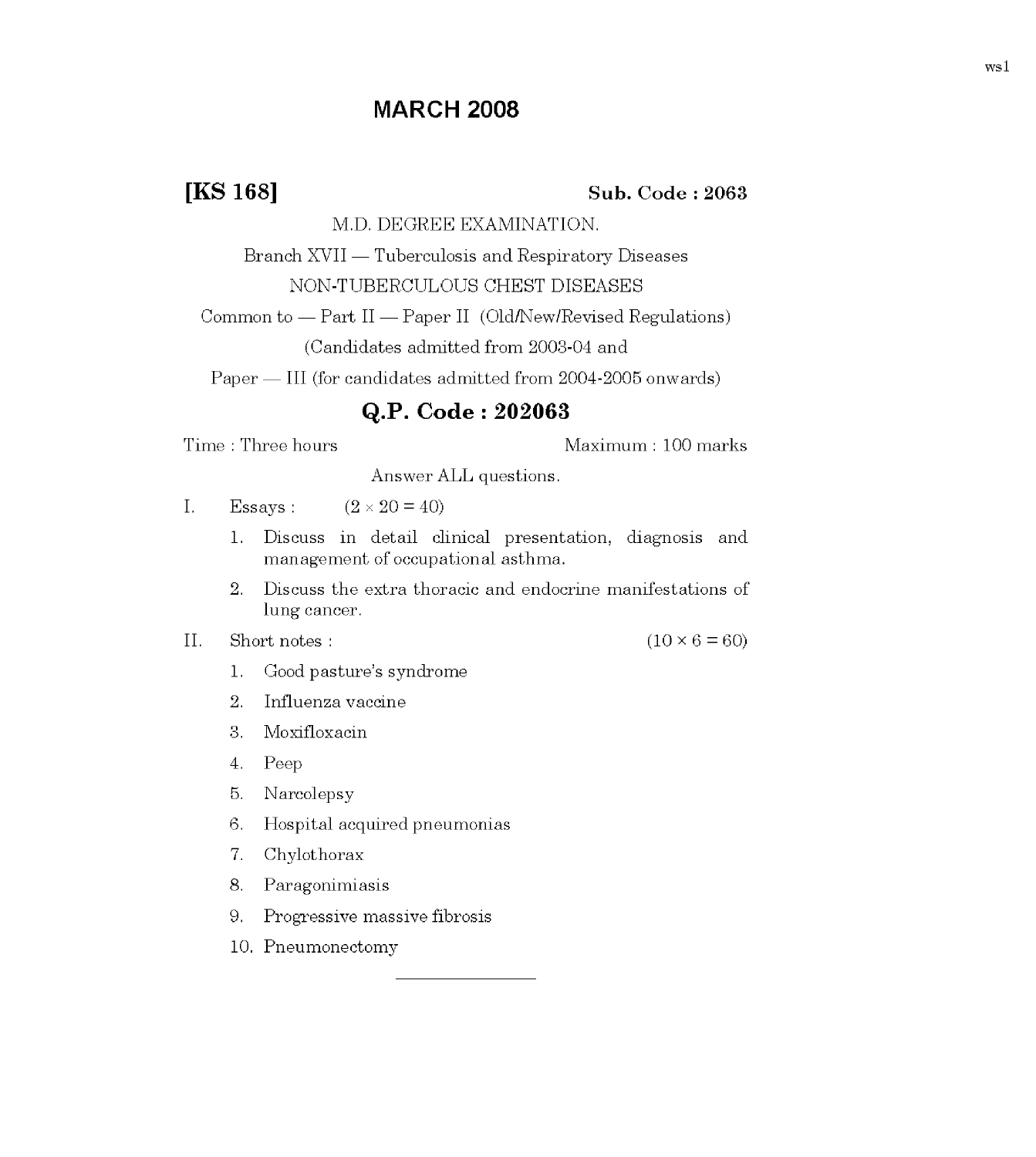**September 2008** 

**[KT 168] Sub. Code: 2063** 

# **M.D. DEGREE EXAMINATION**

# **Branch XVII –Tuberculosis and Respiratory Diseases**

# **NON-TUBERCULOSIS CHEST DISEASES**

**Common to** 

# **Part II – Paper II - (Old /New/Revised Regulations) (Candidates admitted upto 2003-04) and**

 **Paper III – (For candidates admitted from 2004-2005 onwards)**  *Q.P. Code : 202063* 

**Time : Three hours Maximum : 100 marks Draw suitable diagram wherever necessary. Answer ALL questions.** 

# **I.** Essay questions :  $(2 \text{ X } 20 = 40)$

- 1. Discuss the pathogenesis and management of pulmonary thromboembolism.
- 2. Define bronchiole and draw the diagram. Define bronchiolitis. Write in detail the pathophysiology, clinical features and management of different forms of bronchiolitis..

\_\_\_\_\_\_\_\_\_\_\_\_\_

# **II.** Write short notes on :  $(10 \text{ X } 6 = 60)$

- 1. Hospital acquired pneumonia.
- 2. Bupropion.
- 3. Bronchial provocation test.
- 4. Vanishing lung syndrome.
- 5. Acute lung injury.
- 6. Neurogenic pulmonary oedema.
- 7. Polysomnography.
- 8. Tumor markers.
- 9. Bronchial adenoma.
- 10.Environmental pollution.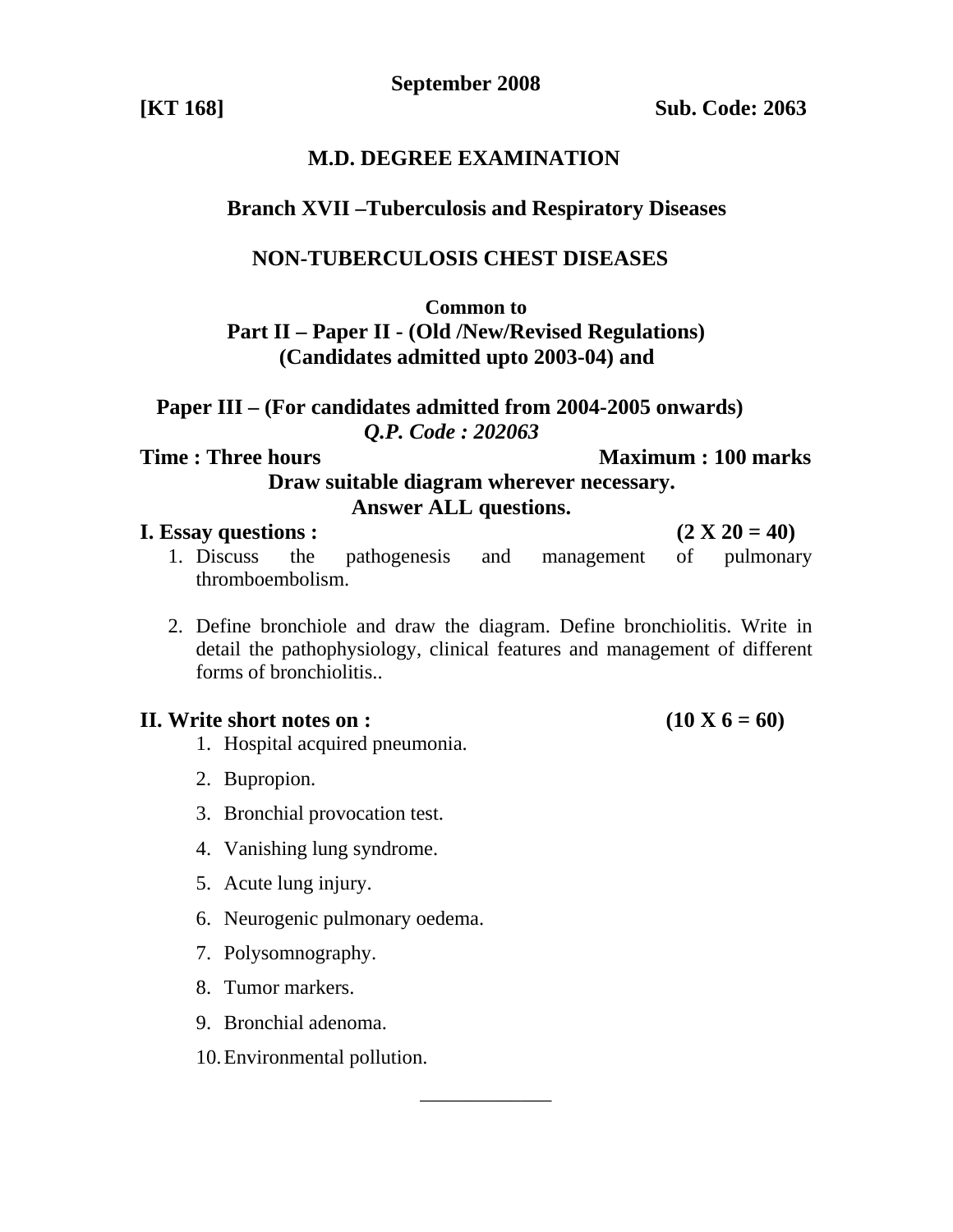\*\*\*\*\*

# 6. Treatment of small cell lung cancer.

### 7. Acute laryngotracheobronchitis.

- 8. Melioidosis.
- 9. Invasive aspergillosis.
- 10. High frequency ventilation.

**[KU 168] Sub. Code: 2063** 

# **M.D. DEGREE EXAMINATION**

# **Branch XVII – TUBERCULOSIS AND RESPIRATORY DISEASES Part II – Paper II – (Candidates admitted upto 2003-04) and Paper III – (For candidates admitted from 2004-2005 to 2007-2008)**

# **NON-TUBERCULOSIS CHEST DISEASES**  *Q.P. Code : 202063*

**Time : Three hours Maximum : 100 marks** 

**Draw suitable diagram wherever necessary Answer ALL questions**

# **I.** Essay questions :  $(2 \times 20 = 40)$

- 1. Discuss the etiology, clinical features and management of Hospital acquired pneumonia.
- 2. Discuss the clinical features and management of Hypersensitive pneumonitis.

# **II.** Write short notes on :  $(10 \times 6 = 60)$

- 1. Difficult asthma.
- 2. Thoracoscopy.
- 3. Obstructive sleep apnoea.
- 4. Adverse effects of steroids.
- 5. Budesonide.
- 
- 
- 
-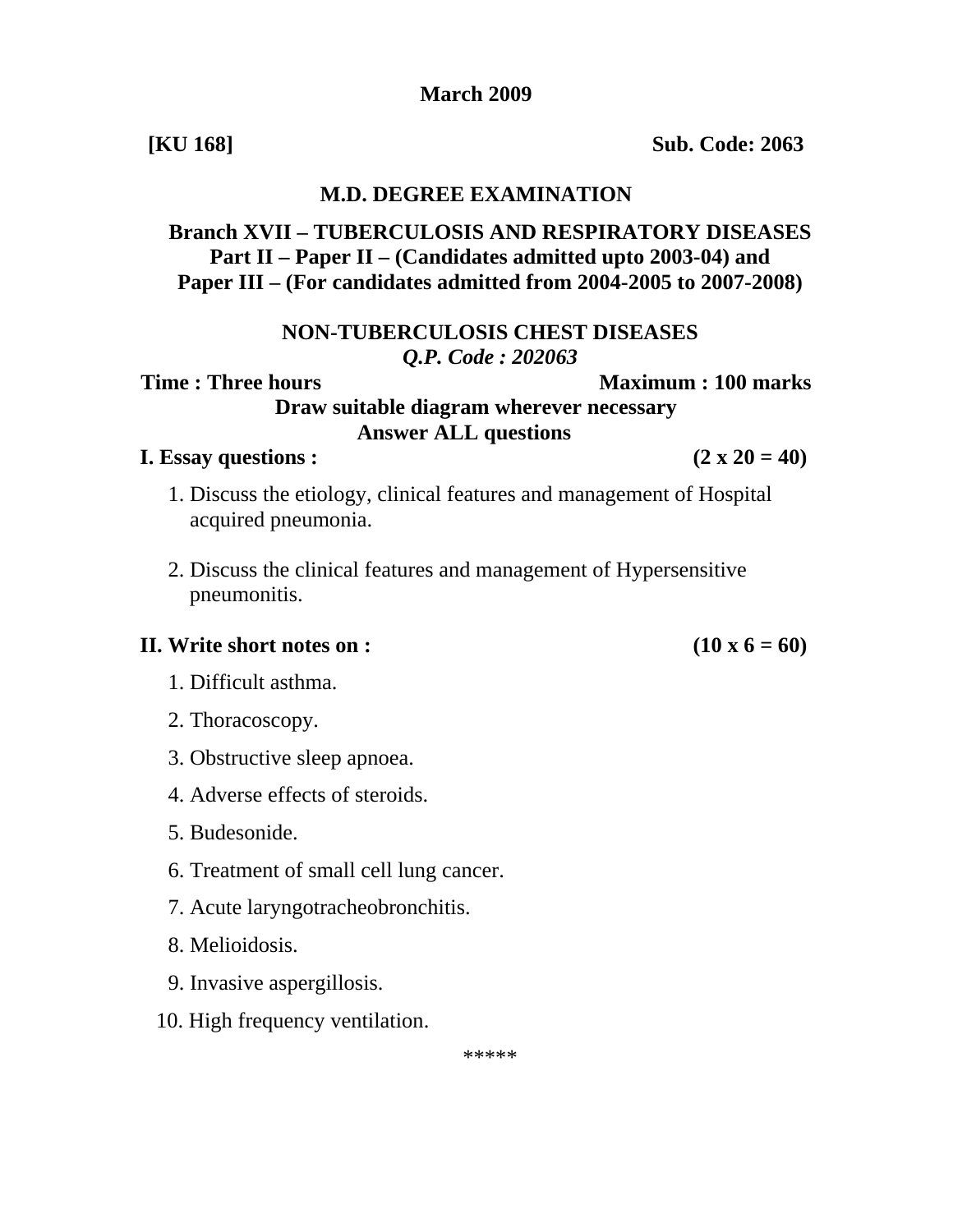**September 2009** 

**[KV 168] Sub. Code: 2063** 

# **M.D. DEGREE EXAMINATION**

# **Branch XVII – TUBERCULOSIS AND RESPIRATORY DISEASES Part II – Paper II – (Candidates admitted upto 2003-04) and Paper III – (For candidates admitted from 2004-2005 to 2007-2008)**

**NON-TUBERCULOSIS CHEST DISEASES**  *Q.P. Code : 202063* 

# **Time : Three hours**  Maximum : 100 marks

**Draw suitable diagram wherever necessary Answer ALL questions**

# **I.** Essay questions :  $(2 \times 20 = 40)$

- 1. Discuss the clinical features and management of Pneumocystis pneumonia.
- 2. Describe the pulmonary defense mechanisms.

## **II.** Write short notes on :  $(10 \times 6 = 60)$

- 1. Investigations in Pulmonary thromboembolism.
- 2. Management of hemoptysis.
- 3. Pulmonary Hydatid disease.
- 4. Byssinosis.
- 5. Radiological signs of Collapse.
- 6. BAL.
- 7. Investigations and treatment of sarcoidosis.
- 8. Bronchial carcinoid.
- 9. Chylothorax.
- 10. Pulmonary aspergillosis.

\*\*\*\*\*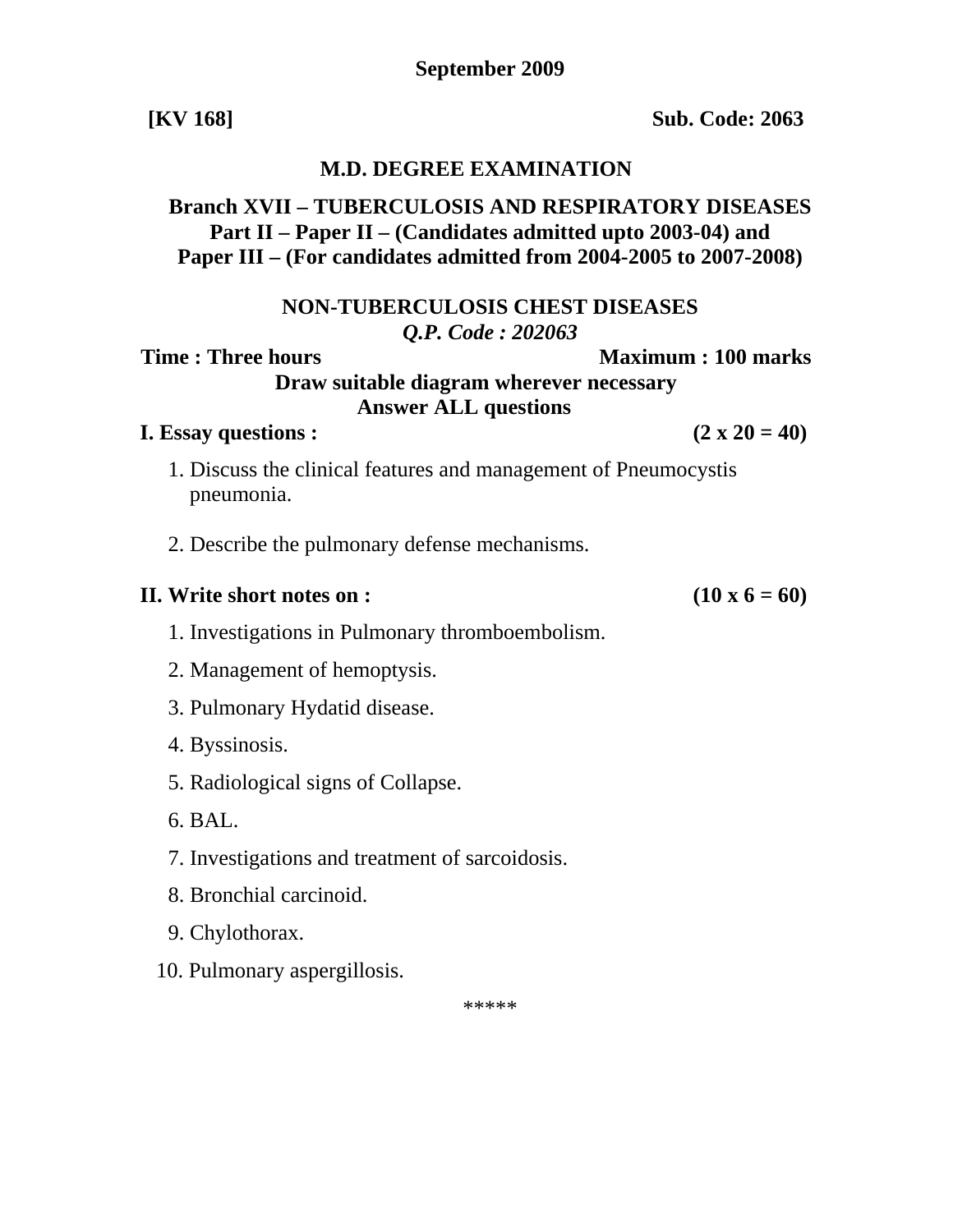# **MAY 2011**

**[KY 168] Sub. Code: 2063** 

# **M.D. DEGREE EXAMINATION**

# **BRANCH XVII – TUBERCULOSIS AND RESPIRATORY MEDICINE NON-TUBERCULOSIS CHEST DISEASES**

 *Q.P. Code : 202063* 

| $\frac{1}{2}$ . $\frac{1}{2}$ . $\frac{1}{2}$ . $\frac{1}{2}$<br>Time: 3 hours |                | <b>Maximum: 100 marks</b>                 |              |  |
|--------------------------------------------------------------------------------|----------------|-------------------------------------------|--------------|--|
| $(180 \text{ Min})$<br>Answer ALL questions in the same order.                 |                |                                           |              |  |
| I. Elaborate on :                                                              | <b>Pages</b>   | <b>Time</b><br>$(Max.)$ $(Max.)$ $(Max.)$ | <b>Marks</b> |  |
| 1. Define Chronic Obstructive Pulmonary Disease                                |                |                                           |              |  |
| (COPD). Enumerate the risk factors and management                              | 11             | 35                                        | 15           |  |
| of a COPD patient.                                                             |                |                                           |              |  |
| 2. Enumerate the clinical features and management of                           |                |                                           |              |  |
| Non small cell lung cancer.                                                    | 11             | 35                                        | 15           |  |
| II. Write notes on :                                                           |                |                                           |              |  |
| 1. Accelerated silicosis.                                                      | 4              | 10                                        | 7            |  |
| 2. Single breath test.                                                         | $\overline{4}$ | 10                                        | 7            |  |
| 3. Sildenafil.                                                                 | $\overline{4}$ | 10                                        | 7            |  |
| 4. Aging lung.                                                                 | $\overline{4}$ | 10                                        | 7            |  |
| 5. Exercise induced asthma.                                                    | $\overline{4}$ | 10                                        | 7            |  |
| 6. Long term oxygen therapy.                                                   | $\overline{4}$ | 10                                        | 7            |  |
| 7. Secondary spontaneous pneumothorax.                                         | $\overline{4}$ | 10                                        | 7            |  |
| 8. Rheumatoid lung.                                                            | $\overline{4}$ | 10                                        | 7            |  |
| 9. Nosocomial pneumonia.                                                       | $\overline{4}$ | 10                                        | 7            |  |
| 10. Influenza vaccine.                                                         | $\overline{4}$ | 10                                        | 7            |  |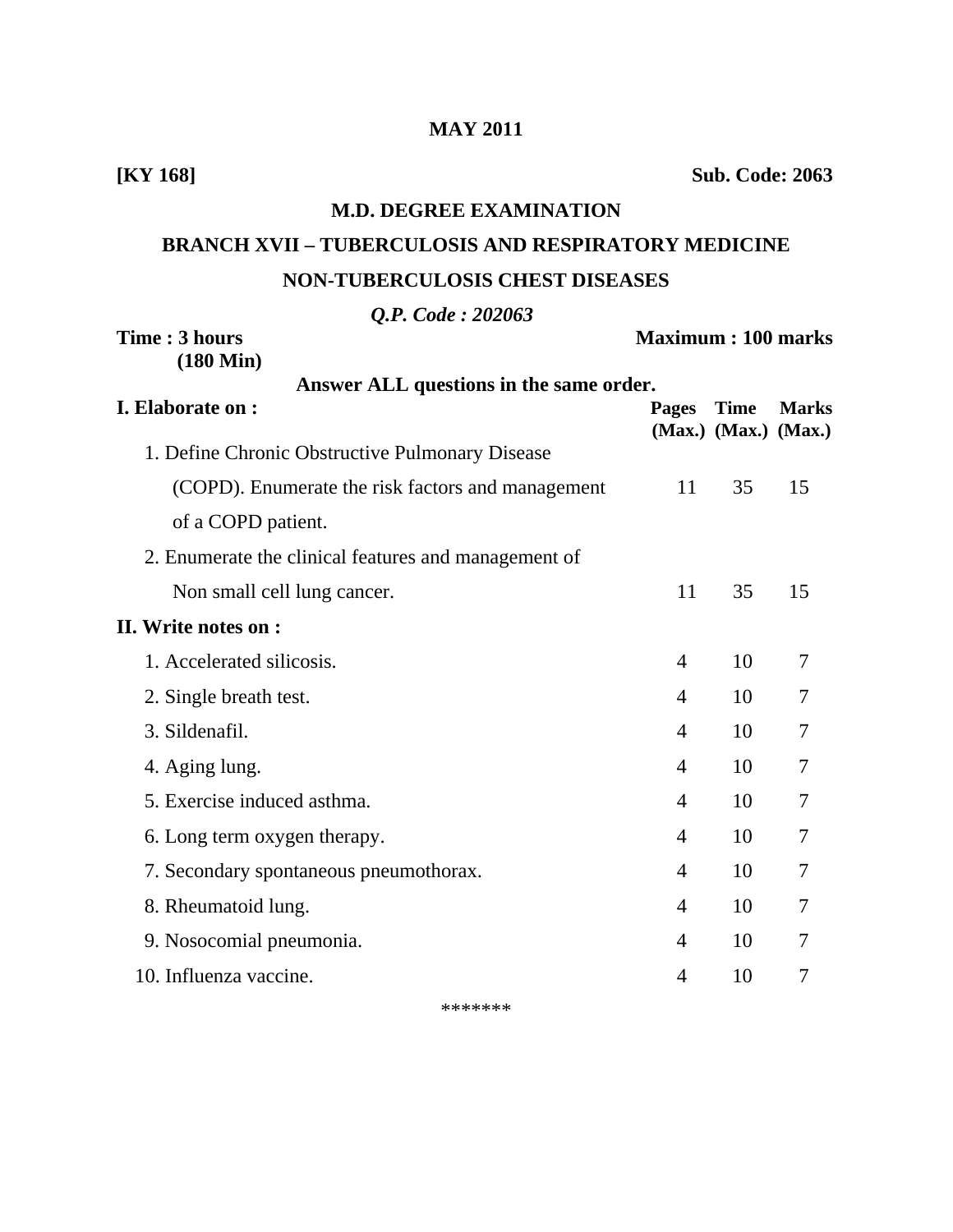# **April 2012**

**[LA 168] Sub. Code: 2063** 

|    | <b>M.D. DEGREE EXAMINATION</b>                                                                                     |                |                                           |              |  |  |
|----|--------------------------------------------------------------------------------------------------------------------|----------------|-------------------------------------------|--------------|--|--|
|    | <b>BRANCH XVII-TUBERCULOSIS AND RESPIRATORY MEDICINE</b>                                                           |                |                                           |              |  |  |
|    | <b>NON-TUBERCULOSIS CHEST DISEASES</b>                                                                             |                |                                           |              |  |  |
|    | Q.P. Code: 202063                                                                                                  |                |                                           |              |  |  |
|    | Time: 3 hours<br>$(180 \text{ Min})$                                                                               |                | <b>Maximum: 100 marks</b>                 |              |  |  |
|    | Answer ALL questions in the same order.                                                                            |                |                                           |              |  |  |
|    | I. Elaborate on :                                                                                                  | <b>Pages</b>   | <b>Time</b><br>$(Max.)$ $(Max.)$ $(Max.)$ | <b>Marks</b> |  |  |
|    | 1. Describe the pathophysiology, clinical features and management<br>of Allergic Bronchio pulmonary Aspergillosis. | 16             | 35                                        | 15           |  |  |
|    | 2. Briefly describe lung transplantation and management<br>of its complications.                                   | 16             | 35                                        | 15           |  |  |
|    | II. Write notes on :                                                                                               |                |                                           |              |  |  |
|    | 1. Symptoms and consequences of sleep Apnoea.                                                                      | $\overline{4}$ | 10                                        | 7            |  |  |
|    | 2. Procedure involved in open lung Biopsy.                                                                         | 4              | 10                                        | 7            |  |  |
|    | 3. Hospital Acquired Pneumonia- management.                                                                        | $\overline{4}$ | 10                                        | 7            |  |  |
|    | 4. Describe the mediastinal components and its contents.                                                           | $\overline{4}$ | 10                                        | 7            |  |  |
|    | 5. Weaning of patient from ventilator.                                                                             | $\overline{4}$ | 10                                        | 7            |  |  |
|    | 6. Pathogenesis, clinical features and treatment of Bronchogenic                                                   |                |                                           |              |  |  |
|    | cyst.                                                                                                              | 4              | 10                                        | 7            |  |  |
|    | 7. Diagnosis and treatment of Pneumocystis carini pneumonia. 4                                                     |                | 10                                        | 7            |  |  |
| 8. | Clinical significance of Caplan syndrome.                                                                          | $\overline{4}$ | 10                                        | 7            |  |  |
| 9. | Differences between the lung sequestration and their                                                               |                |                                           |              |  |  |
|    | diagnosis.                                                                                                         | $\overline{4}$ | 10                                        | 7            |  |  |
|    | 10. Clinical features and treatment of Carcinoid tumor.                                                            | 4              | 10                                        | 7            |  |  |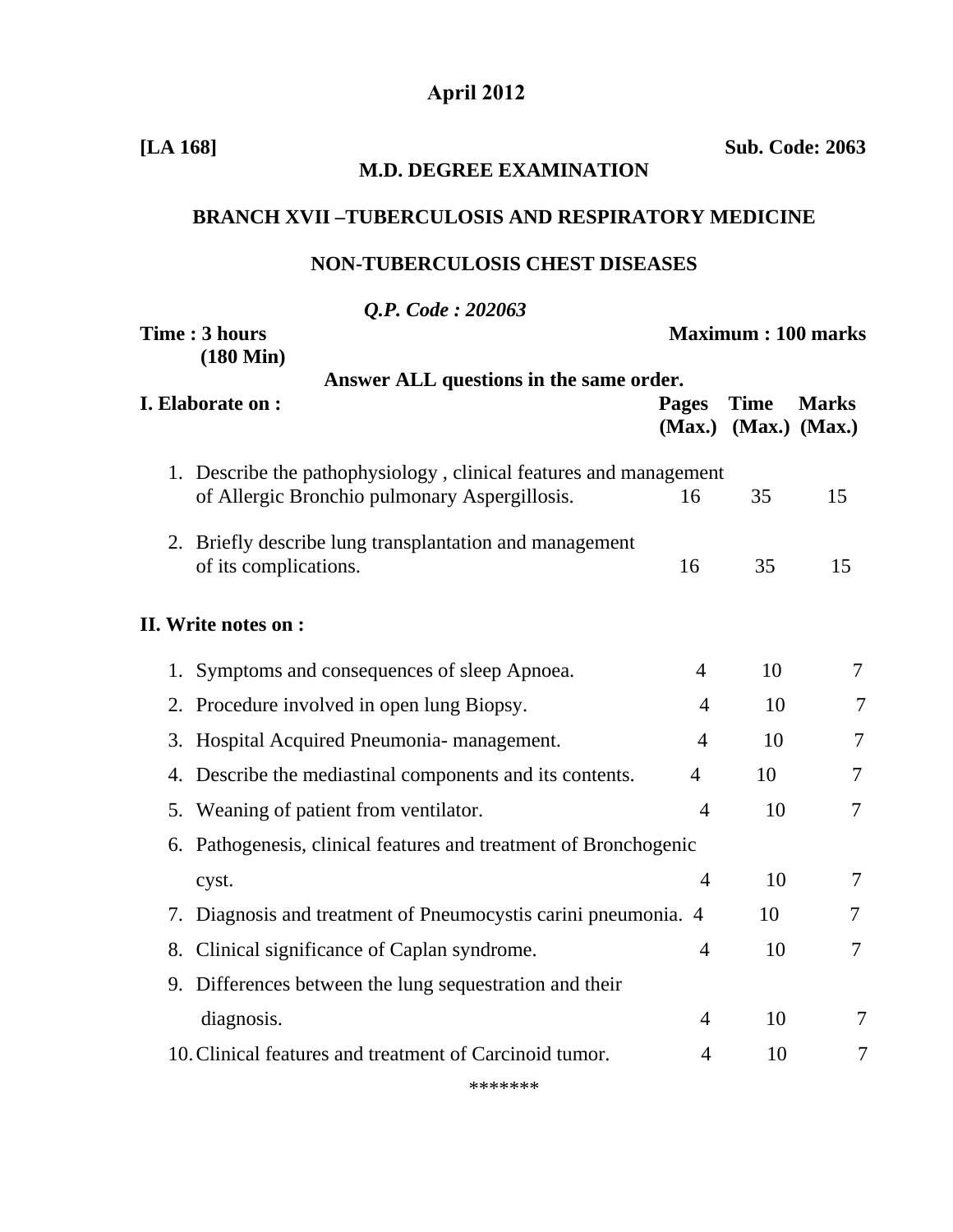# **(LC 168) APRIL 2013 Sub. Code: 2063 M.D. DEGREE EXAMINATION BRANCH XVII – TUBERCULOSIS AND RESPIRATORY MEDICINE**

**NON-TUBERCULOSIS CHEST DISEASES**  *Q.P. Code: 202063* 

# **Time: Three Hours Community Community Community Community Community Community Community Community Community Community Community Community Community Community Community Community Community Community Community Community Com**

# **I. Elaborate on: (2x15=30)**

- 1. Discuss the classification, clinical features, diagnosis and management of Interstitial Lung Diseases.
- 2. Discuss the clinical features, diagnosis, staging and management of Asthma.

# **II.** Write notes on:  $(10x7=70)$

- 1. Oxygen toxicity
- 2. Chloro-Fluoro-Carbon
- 3. Serum markers of Lung Cancer
- 4. Byssinosis
- 5. Mesothelioma
- 6. Usefulness of Computerised Tomogram in Lung Disease
- 7. Drug-interaction in HIV and Tuberculosis therapy
- 8. Kartagener's Syndrome
- 9. Pleuroscopy
- 10.Pre-operative evaluation of Lung Function.

\*\*\*\*\*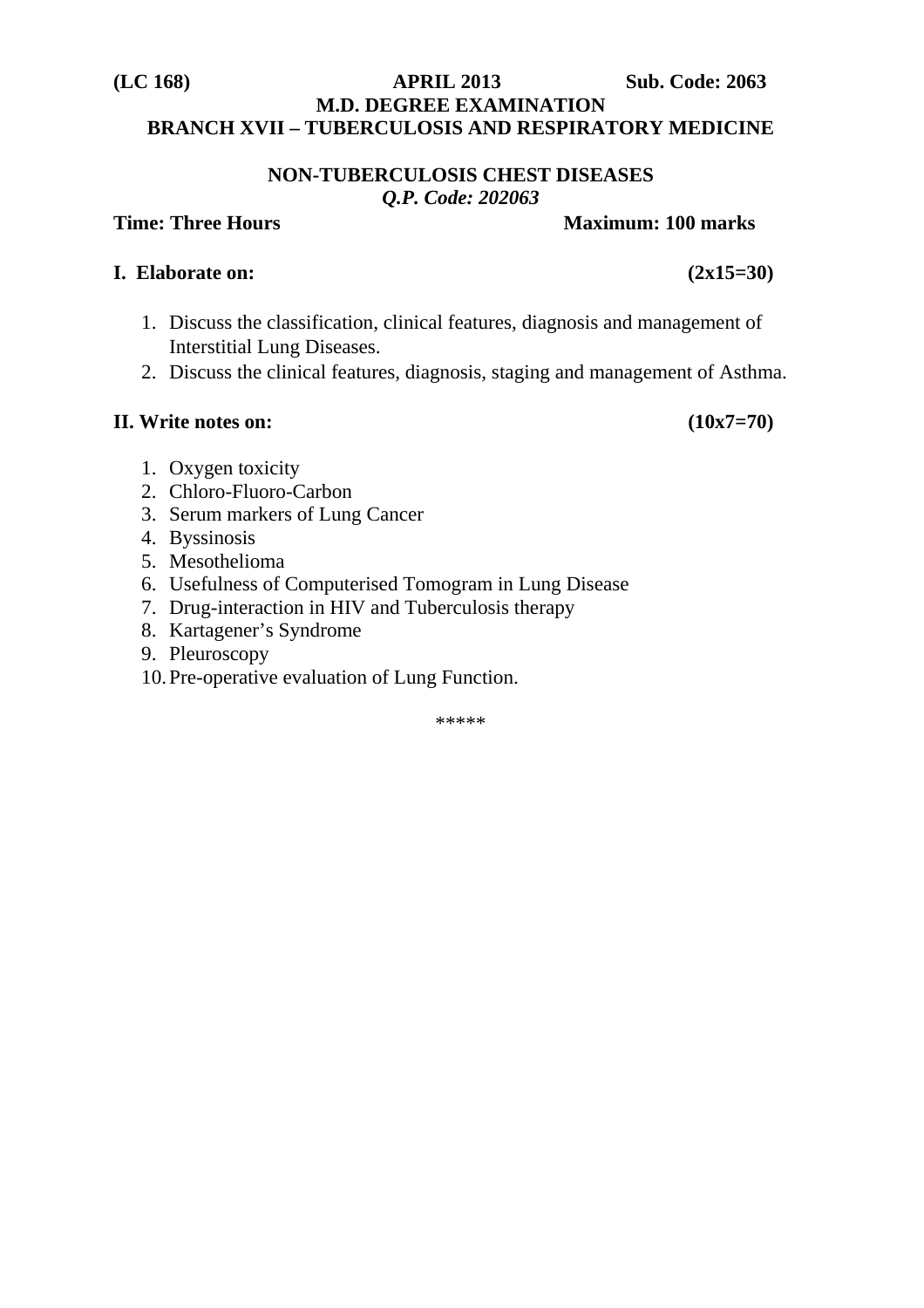# **(LE 168) APRIL 2014 Sub. Code:2063 M.D. DEGREE EXAMINATION BRANCH XVII - TUBERCULOSIS AND RESPIRATORY MEDICINE**

## **NON-TUBERCULOSIS CHEST DISEASES**  *Q.P.Code: 202063*

# **Time: Three Hours Community Community Community Community Community Community Community Community Community Community Community Community Community Community Community Community Community Community Community Community Com**

# **I. Elaborate on: (2X15=30)**

- 1. Pulmonary Aspergillosis.
- 2. Para-pneumonic Effusion & Management.

# **II. Write notes on: (10X7=70)**

- 1. Occupational Asthma.
- 2. Bagpipe Sign.
- 3. Rheumatoid Pleural Effusion.
- 4. Pulmonary Alveolar Proteinosis.
- 5. Pulmonary Amoebiasis.
- 6. Immotile Cilia Syndrome.
- 7. Respiratory Manifestations in Systemic Lupus Erythematosis (SLE).
- 8. Re-breathable mask.
- 9. Role of Fibreoptic Bronchoscopy (FOB) in Intensive Care Unit (ICU).
- 10. Hemothorax.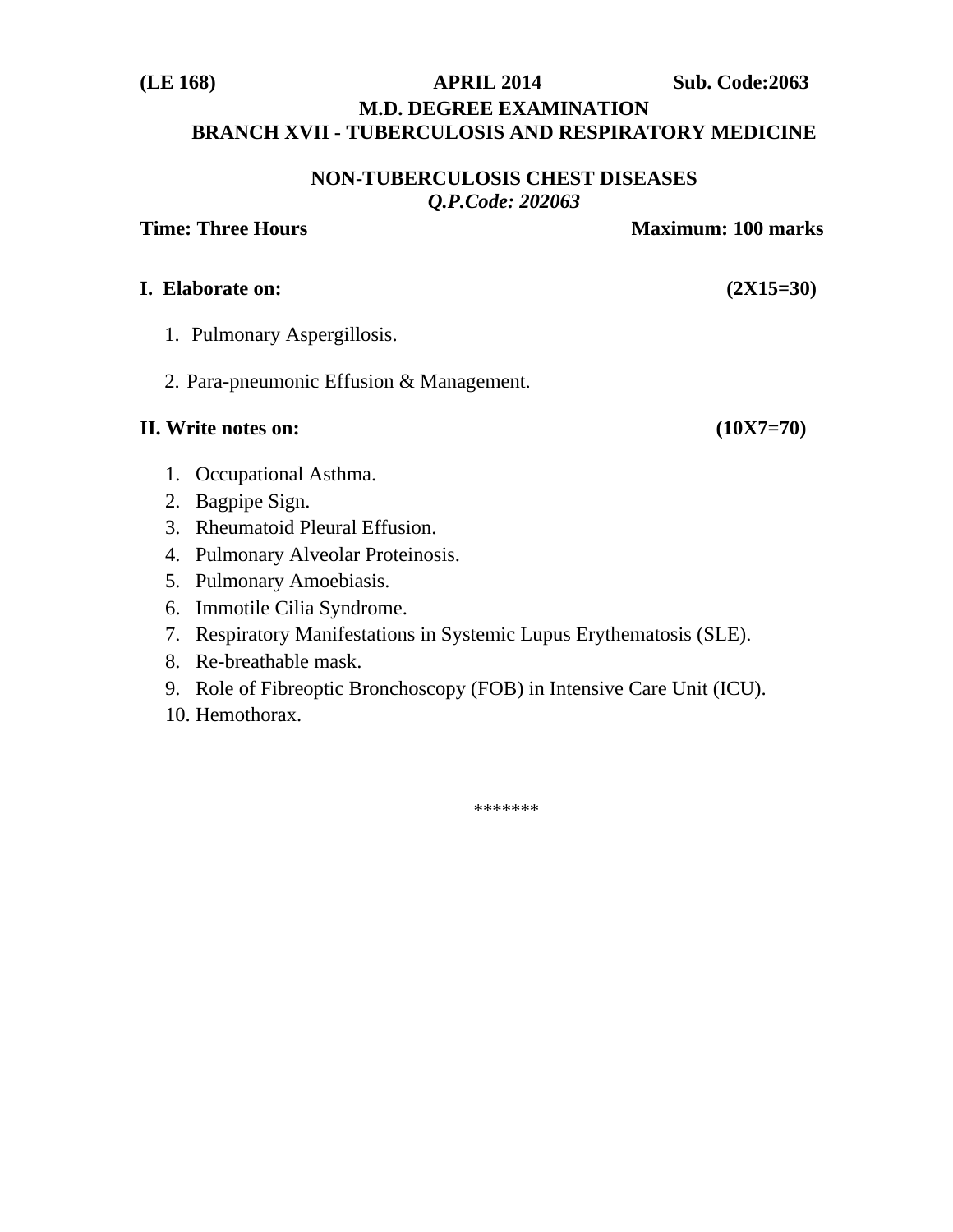# **M.D. DEGREE EXAMINATION**

# **BRANCH XVII – TUBERCULOSIS AND RESPIRATORY MEDICINE PAPER III – NON-TUBERCULOSIS CHEST DISEASES**

*Q.P. Code: 202063*

**Answer ALL questions I.** Elaborate on:  $(2 \times 15 = 30)$ 

- 1. Discuss the pathogenesis, clinical features, diagnosis and management of Idiopathic pulmonary fibrosis.
- 2. Discuss the Skeleto-muscular diseases of the Thoracic cage.

## **II.** Write notes on:  $(10 \times 7 = 70)$

- 1. Vanishing Lung syndrome.
- 2. Lung abscess.
- 3. Tropical pulmonary eosinophilia.
- 4. Langerhans cell histiocytosis and Lung.
- 5. Pneumothorax.
- 6. Spiral CT of chest.
- 7. Bronchiectasis sicca.
- 8. Adenoid cystic carcinoma of Lung.
- 9. Ventilator associated pneumonia.
- 10. High altitude sickness.

\*\*\*\*\*\*\*\*

# **Time: Three Hours 100 marks Maximum: 100 marks**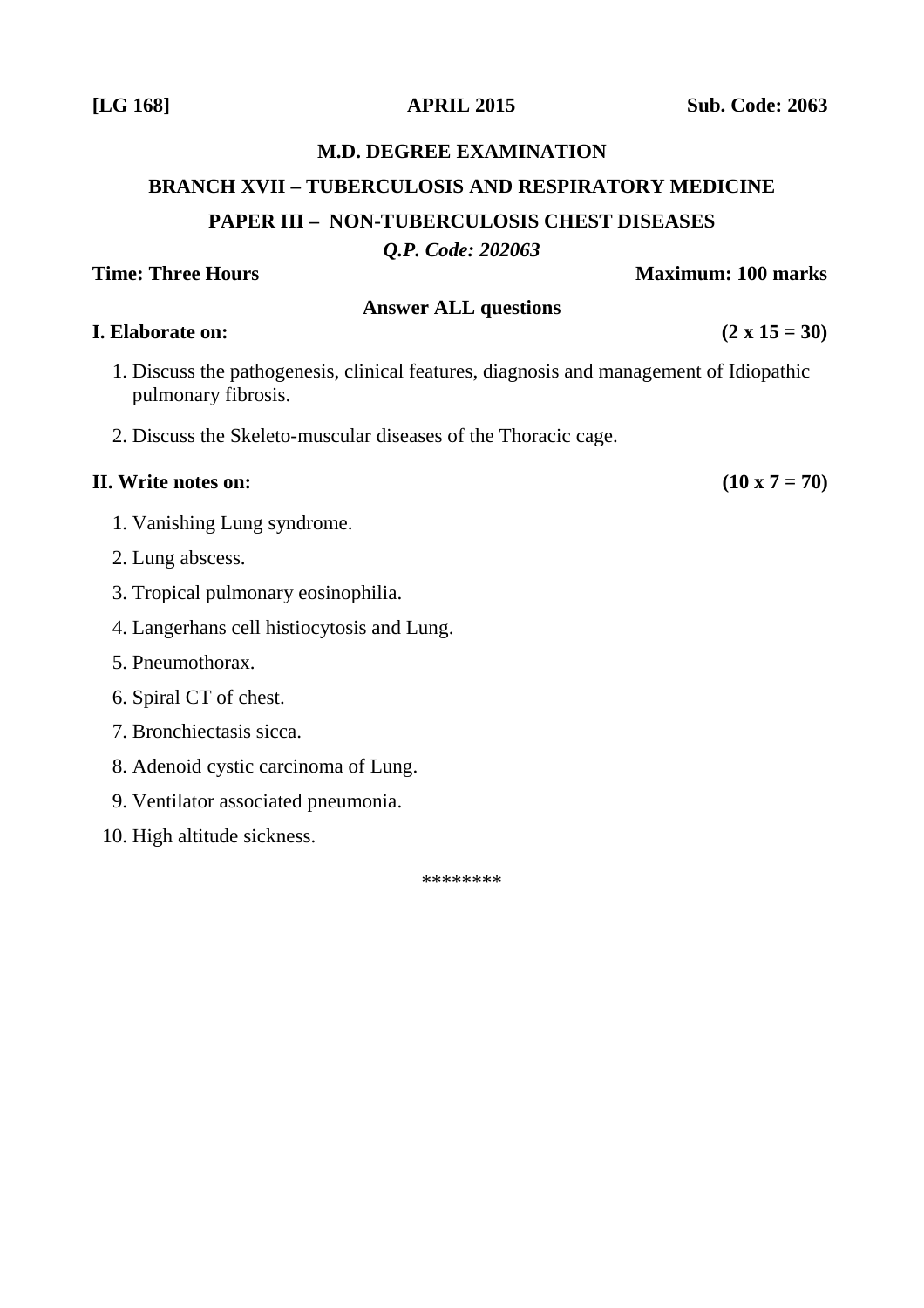# **M.D. DEGREE EXAMINATION**

# **BRANCH XVII – TUBERCULOSIS AND RESPIRATORY MEDICINE**

# **PAPER III – NON-TUBERCULOSIS CHEST DISEASES**  *Q.P.Code: 202063*

# **Time: Three Hours A. A. A. A. A. A. A. A. A. A. Maximum: 100 Marks Maximum: 100 Marks**

# **I.** Elaborate on:  $(2 \times 15 = 30)$

- 1. Discuss various indications for Single / Double Lung Transplantations Enumerate post lung transplantation pulmonary complications.
- 2. Discuss the Definition, diagnostics methods, causes and recent management in ARDS.

# **II.** Write notes on:  $(10 \times 7 = 70)$

- 1. Risks associated with high FiO2.
- 2. Differential diagnosis of Non Specific Interstitial Pneumonia pattern in HRCT Chest.
- 3. Discuss Contra indications for Fibre Optic Bronchoscopy.
- 4. Post operative pulmonary complications.
- 5. Target groups for Influenza Vaccination.
- 6. Preventive Strategies to avoid Hospital Acquired Pneumonia.
- 7. Pharmacotherapy of Allergic Broncho Pulmonary Aspergillosis.
- 8. Pharmacotherapy of Pulmonary Hypertension.
- 9. What are Category A agents (CDC) of Bio Terrorism and ways to diagnose the same?
- 10. Discuss Lung Disorders associated with Marfan's Syndrome.

\*\*\*\*\*\*\*

# **(LI 168)** APRIL 2016 **Sub. Code:2063**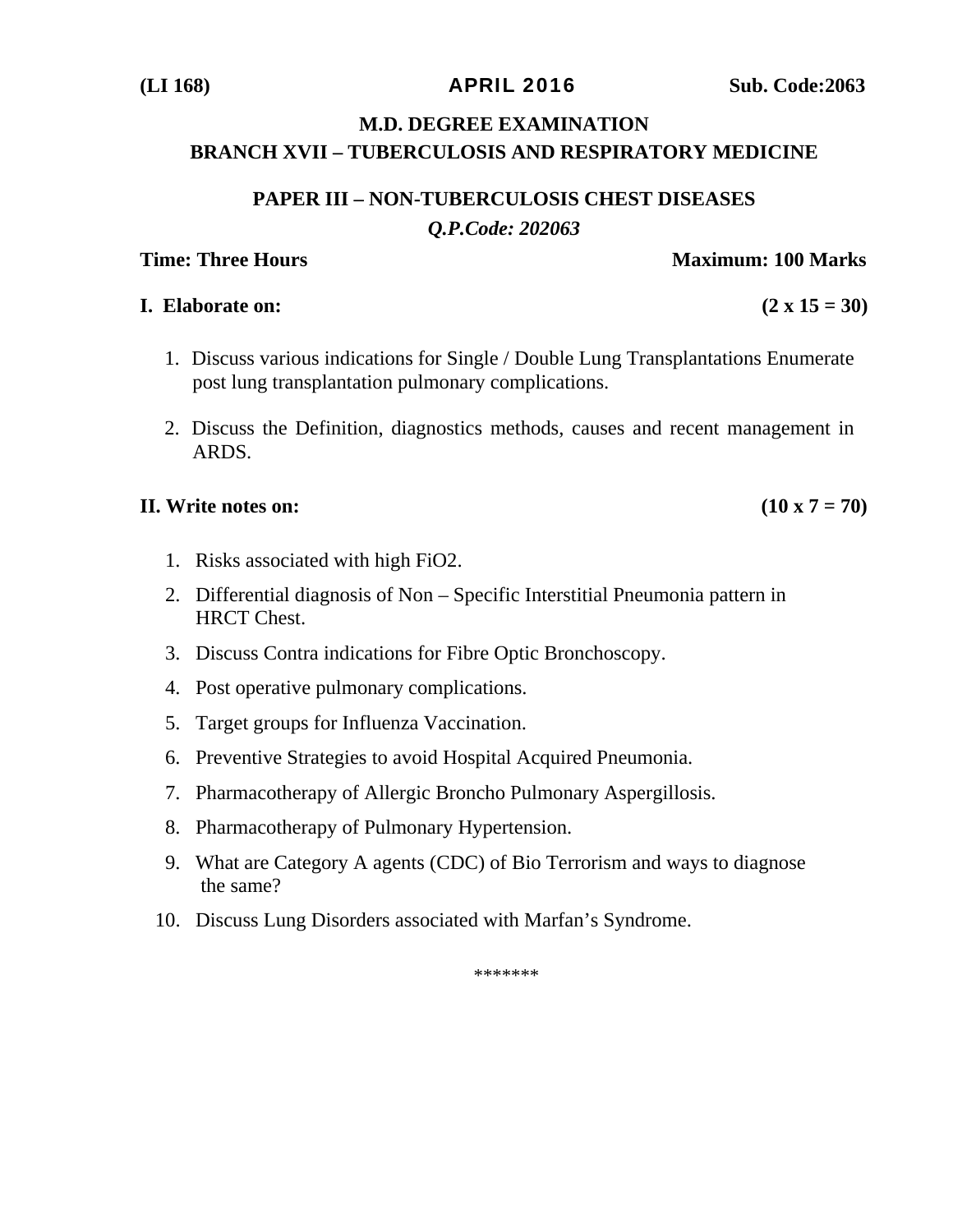**(LJ 168)** OCTOBER 2016 **Sub. Code:2063** 

# **M.D. DEGREE EXAMINATION**

# **BRANCH XVII – TUBERCULOSIS AND RESPIRATORY MEDICINE**

# **PAPER III – NON-TUBERCULOSIS CHEST DISEASES**

# *Q.P.Code: 202063*

# **Time: Three Hours**  Maximum: 100 Marks

# **I.** Elaborate on:  $(2 \times 15 = 30)$

- 1. Discuss the pathogenesis, clinical features, diagnosis and management of Silicosis.
- 2. Discuss the evaluation of Solitary Pulmonary Nodule.

# **II.** Write notes on:  $(10 \times 7 = 70)$

- 1. Obesity and lung.
- 2. Acebrophylline.
- 3. Transthoracic Lung biopsy.
- 4. HRCT Signs of Bronchiectasis.
- 5. Hemothorax.
- 6. Virtual Bronchoscopy.
- 7. Vocal cord Dysfunction.
- 8. Small cell carcinoma.
- 9. Severe persistant Asthma.
- 10. Pneumococcal Vaccine.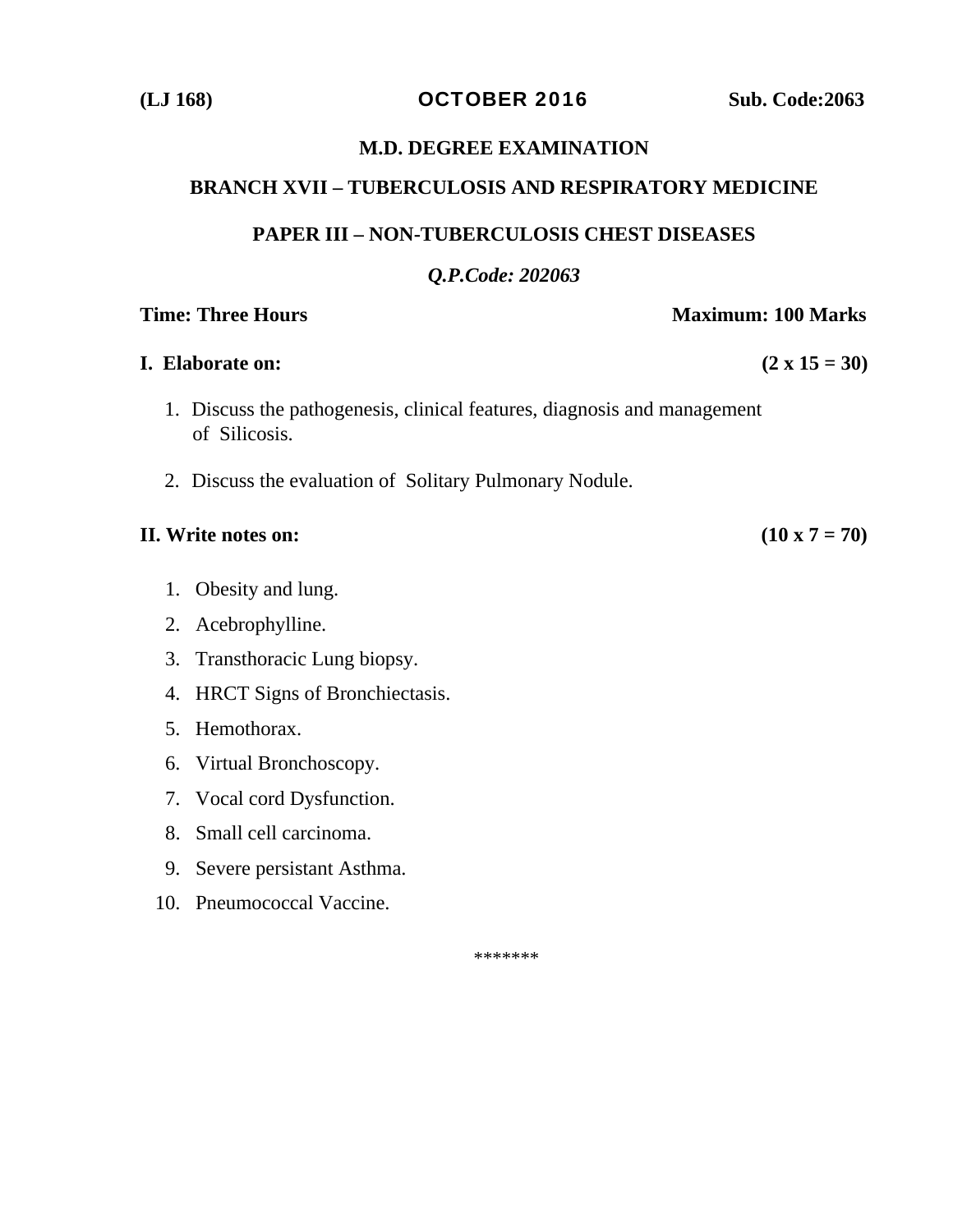# **M.D. DEGREE EXAMINATION BRANCH XVII – TUBERCULOSIS AND RESPIRATORY MEDICINE**

# **PAPER III – NON-TUBERCULOSIS CHEST DISEASES**

# *Q.P.Code: 202063*

# **Time: Three Hours A. A. A. A. A. A. A. A. A. A. Maximum: 100 Marks Maximum: 100 Marks**

### **I. Elaborate on:**  $(2 \times 15 = 30)$

- 
- 1. Discuss the impact of Environmental Pollution in your city what are the Recommended Air born Infection control measures for the Out-Patient and In-Patient facilities of a Respiratory Care Centre discuss measures to prevent Nosocomial Infections.
- 2. Discuss clinical approach to Difficult to treat Asthma discuss merits and demerits of using biologicals for their management.

# **II.** Write notes on:  $(10 \times 7 = 70)$

- 1. Discuss the components of Controlled Mandatory Ventilation.
- 2. Neuro endocrine lung proliferations and tumors.
- 3. Indications and Contra Indications for Cardio Pulmonary Exercise Testing.
- 4. Discuss potential complications of excessive cough.
- 5. Post Lung Transplant Pulmonary complications.
- 6. Pulmonary Nocardiosis.
- 7. Treatment of Pneumocystis Jiroveci Pneumonia. (PCP).
- 8. Fitness assessment for Air Travel in Lung diseases.
- 9. Blast Lung Injury.
- 10. Patho Physiology of Acute mountain sickness.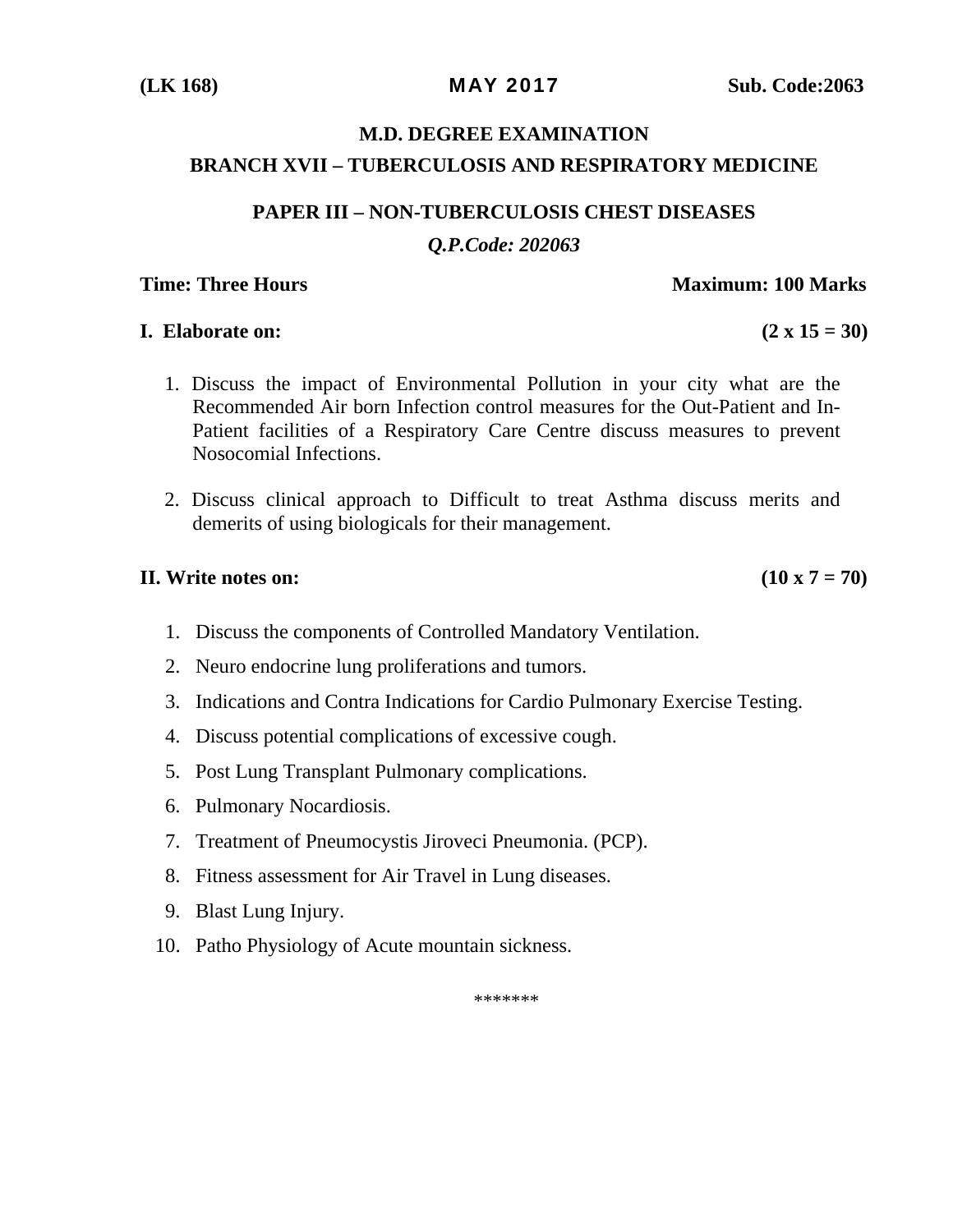#### **M.D. DEGREE EXAMINATION**

### **BRANCH XVII – TUBERCULOSIS AND RESPIRATORY MEDICINE**

## **PAPER III – NON-TUBERCULOSIS CHEST DISEASES**

### *Q.P.Code: 202063*

### **Time: Three Hours A. A. A. A. A. A. A. A. A. A. Maximum: 100 Marks Maximum: 100 Marks**

#### **I.** Elaborate on:  $(2 \times 15 = 30)$

# 1. Discuss in detail the Causes Clinical features, diagnosis and management of **Diffuse Alveolar Haemorrhage.**

2. Discuss in detail about evaluation of Sleep disordered Breathing. What are the components of Polysomography? Discuss various treatment options.

### **II.** Write notes on:  $(10 \times 7 = 70)$

- 1. Community acquired strain of MRSA (CA-MRSA).
- 2. Therapeutic strategies for Pulmonary Hypertension due to Lung diseases (PH-LD).
- 3. Inflammatory effects following Pulmonary Contusion.
- 4. Lung Injury score.
- 5. Lymphocytic interstitial Pneumonia.
- 6. Pulmonary manifestations of Rheumatoid Arthritis.
- 7. New diagnostic criteria of ABPA (Allergic broncho-pulmonary Aspergillosis).
- 8. Paraneoplastic syndromes with Lung malignancy.
- 9. Industries associated with Silicosis.
- 10. Potential complications from excessive cough.